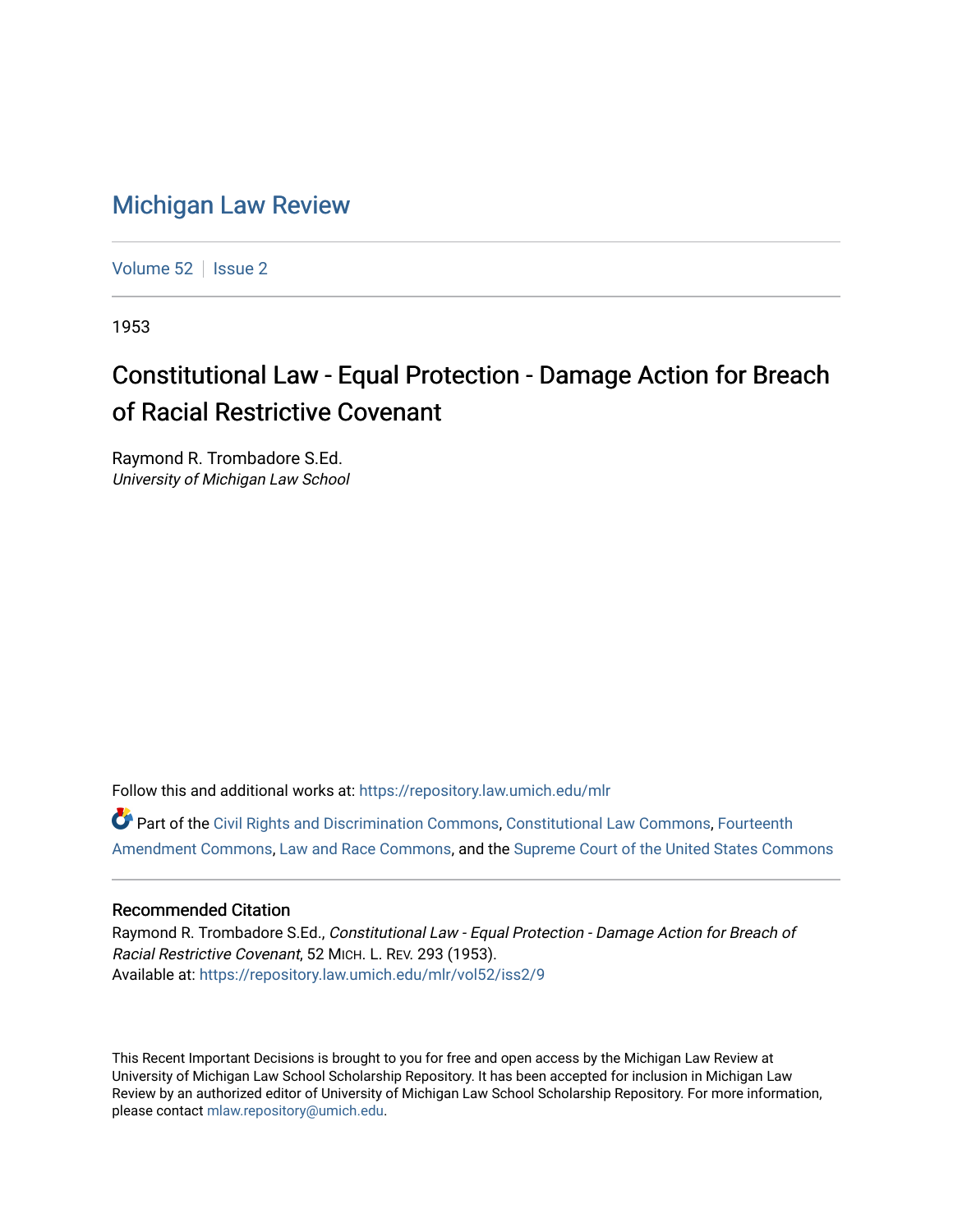**CONSTITUTIONAL** LAw **-** EQUAL **PROTEOTIoN - DAAGE** ACrION FOR BREACH OF RACIAL RESTRICTIVE COVENANT-Petitioners sued at law for breach of a racial restrictive covenant,<sup>1</sup> alleging that respondent violated the covenant by conveying restricted realty without incorporating restrictions in the deed, and by permitting non-Caucasians to enter and occupy the premises. The trial court sustained a demurrer to the complaint, the California court of appeals affirmed,<sup>2</sup> and hearing was denied by the state supreme court. On certiorari the United States Supreme Court *held,* affirmed, Chief Justice Vinson dissenting. An award of damages by a state court for breach of racial restrictive covenants would constitute state action which would deprive the excluded class of equal protection of the laws in violation of the Fourteenth Amendment. *Barrows v. Jackson,* 346 U.S. 249, 73 S.Ct. 1031 (1953).

Prior to 1948 it had been assumed by the state courts that an action for damages would lie for breach of a racial restrictive covenant.<sup>3</sup> In that year the United States Supreme Court decided the *Restrictive Covenant Cases,4* which held that in granting specific performance of racial restrictive covenants the state courts acted to deny members of the excluded class equal protection of the laws in violation of the Fourteenth Amendment. The opinion made clear that the covenants, standing alone, are not constitutionally invalid<sup>5</sup> inasmuch as the prohibitions of the Fourteenth Amendment are directed only against state action.<sup>6</sup> Judicial enforcement of the covenant is the state action proscribed.<sup>7</sup> The opinion was not clear, however, as to the scope of the rule stated.<sup>8</sup> Left for determination was the question whether the doctrine extended to state court judgments for damages for breach of restrictive covenants. The issue was first squarely confronted in *Weiss v. Leaon*,<sup>0</sup> in which the Supreme Court of Missouri held that a judgment for damages is not precluded by the

**1** The agreement provided that no part of the restricted realty be used or occupied by any person or persons not wholly of the white or Caucasian race, and that the restriction should be incorporated in all papers and transfers of the lots. The agreement is quoted in part in Barrows v. Jackson, 112 Cal. App. (2d) 534 at 536, 247 P. (2d) 99 (1952).

2 Barrows v. Jackson, note 1 supra.

**3** Eason v. Buffaloe, 198 N.C. 520, 152 S.E. 496 (1930); Chandler v. Zeigler, 88 **Colo.** 1, 291 P. 822 (1930); Wyatt v. Adair, 215 Ala. 363, 110 S. 801 (1926). The last named case was an action for breach of an implied covenant of quiet enjoyment.

4 Shelley v. Kraemer, McGhee v. Sipes, 334 U.S. 1, 68 S.Ct. 836 (1948); Hurd v. Hodge, Urciolo v. Hodge, 334 U.S. 24, 68 S.Ct. 847 (1948). The latter two cases arose in the District of Columbia. Inasmuch as the Fourteenth Amendment is directed at state action, note 7 infra, the decisions therein were based on 14 Stat. L. 27 (1866), 8 **U.S.C.** (1946) §42. For convenience these four cases will be referred to as the Restrictive Covenant Cases.

**<sup>5</sup>**Shelley v. Kraemer, note 4 supra, at **13.**

**o** Ibid. And see Civil Rights Cases, 109 U.S. **3, 3** S.Ct. 18 (1883).

**<sup>7</sup>**"It is clear that but for active intervention of the state courts, supported **by** the full panoply of state power, petitioners would have been free to occupy the properties in question without restraint." Shelley v. Kraemer, note 4 supra, at 19.

**8 See** Groves, "Judicial Interpretation of the Holdings of the United States Supreme Court in the Restrictive Covenant Cases," 45 ILL. L. REv. 614 (1950).

**9 359** Mo. 1054, 225 S.W. (2d) 127 (1949).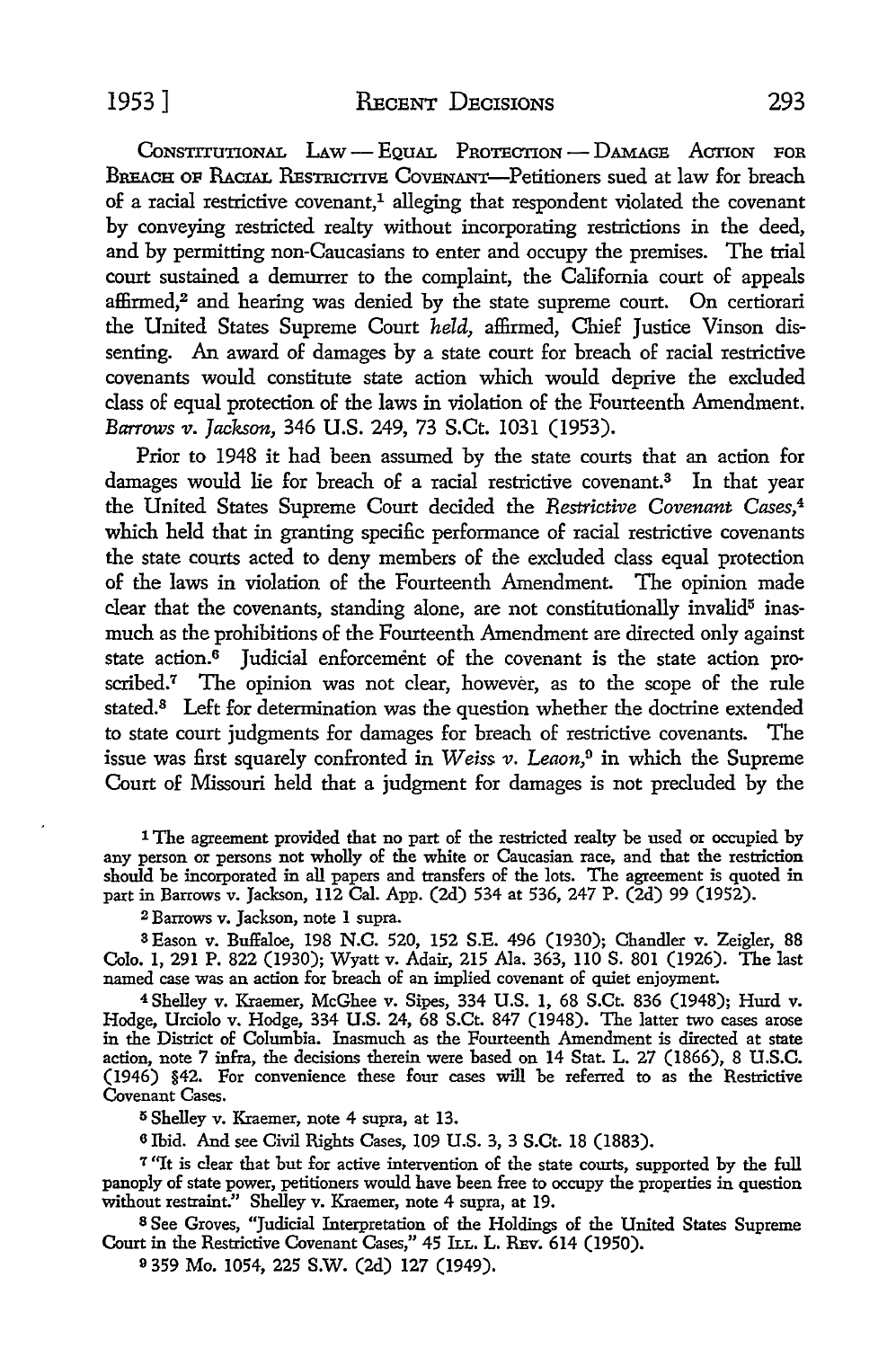Fourteenth Amendment.<sup>10</sup> The court in that case confined the holding of the *Restrictive Covenant Cases* to equitable decrees operating directly upon members of the excluded class. A broader construction was adopted by the Michigan court in *Phillips v. Naff,"* which held that an action for damages is an indirect method of enforcement which operates "to inhibit freedom of purchase by those against whom the discrimination is directed."<sup>12</sup> The principal case likewise reasons that to compel the grantor to respond in damages amounts to state sanction which encourages the use of restrictive covenants.<sup>13</sup> The Supreme Court thus clarifies its holding in the *Restrictive Covenant Cases* by declaring that an award of damages constitutes state action which has the indirect effect of requiring members of the excluded class to pay a higher price for restricted land, i.e., a price inclusive of anticipated potential damages which the seller might incur. In drawing no distinction between equitable and legal enforcement of racial restrictive covenants in applying the Fourteenth Amendment, the Court logically extends the rule of its earlier decisions. The threat of retribution in the form of damages is as effective as injunctive relief in facilitating the continued discrimination which the amendment seeks to prevent. The dissent does not take issue with this conclusion,<sup>14</sup> but rather argues that the Court violates a recognized self-imposed restriction on jurisdiction by deciding a constitutional issue which is raised in defense by a party not within the class whose constitutional rights are allegedly infringed.<sup>15</sup> In substance, the objection of the Chief Justice goes to the admitted absence of an identifiable non-Caucasian who is denied rights of property.<sup>16</sup> Inasmuch as the application of the rule denying standing to raise another's rights would effectively have denied the adjudication of constitutional rights under the facts of the principal case, it

**<sup>10</sup>**A like decision was reached by the Oklahoma court in Correll v. Earley, 205 Okla. 366, 237 P. (2d) 1017 (1951). The suit was brought in tort for conspiracy to injure the value of plaintiff's property.

**11332** Mich. 389, 52 N.W. (2d) **158 (1952).**

**<sup>12</sup>Id.** at 401. In accord with the Michigan decision, see Roberts v. Curtis, (D.C. D.C. **1950)** 93 F. Supp. 604.

**<sup>13</sup>**"If the state may thus punish respondent for her failure to carry out the covenant, she is coerced to continue to use her property in a discriminatory manner, which in essence is the purpose of the covenant." Principal case at 254.

 $14$  "Coercion might result on the minds of some Caucasian property owners who have signed a covenant such as this, for they may now feel an economic compulsion to abide by their agreements." Dissent in principal case at 268. It is significant that Chief Justice Vinson, who wrote the dissenting opinion, was also the author of the opinions in the

Restricted Covenant Cases.<br><sup>15</sup> "This deep-rooted, vital doctrine demands that the Court refrain from deciding a constitutional issue until it has a party before it who has standing to raise the issue." Dissent in principal case at 264, citing Coleman v. Miller, 307 U.S. 433, 59 S.Ct. 972 (1939) (concurring opinion of Justice Frankfurter); Stearns v. Wood, 236 U.S. **75,** 35 S.Ct. 229 **(1915);** Fairchild v. Hughes, 258 U.S. 126, 42 S.Ct. 274 **(1922).**

**<sup>16</sup>**The requirement of standing inherent in the doctrine of "party in interest" has its basis in the constitutional limitation on the jurisdiction of the Supreme Court to "cases" or "controversies." See Coleman v. Miller, note **15** supra. The principal case holds that the jurisdictional requirement is satisfied, since judgment against respondent would con-<br>stitute a direct, pocketbook injury in an award of damages. The point of departure in the dissent is not that there was no "case or controversy," but that there was no "party in interest" to raise the constitutional issue.